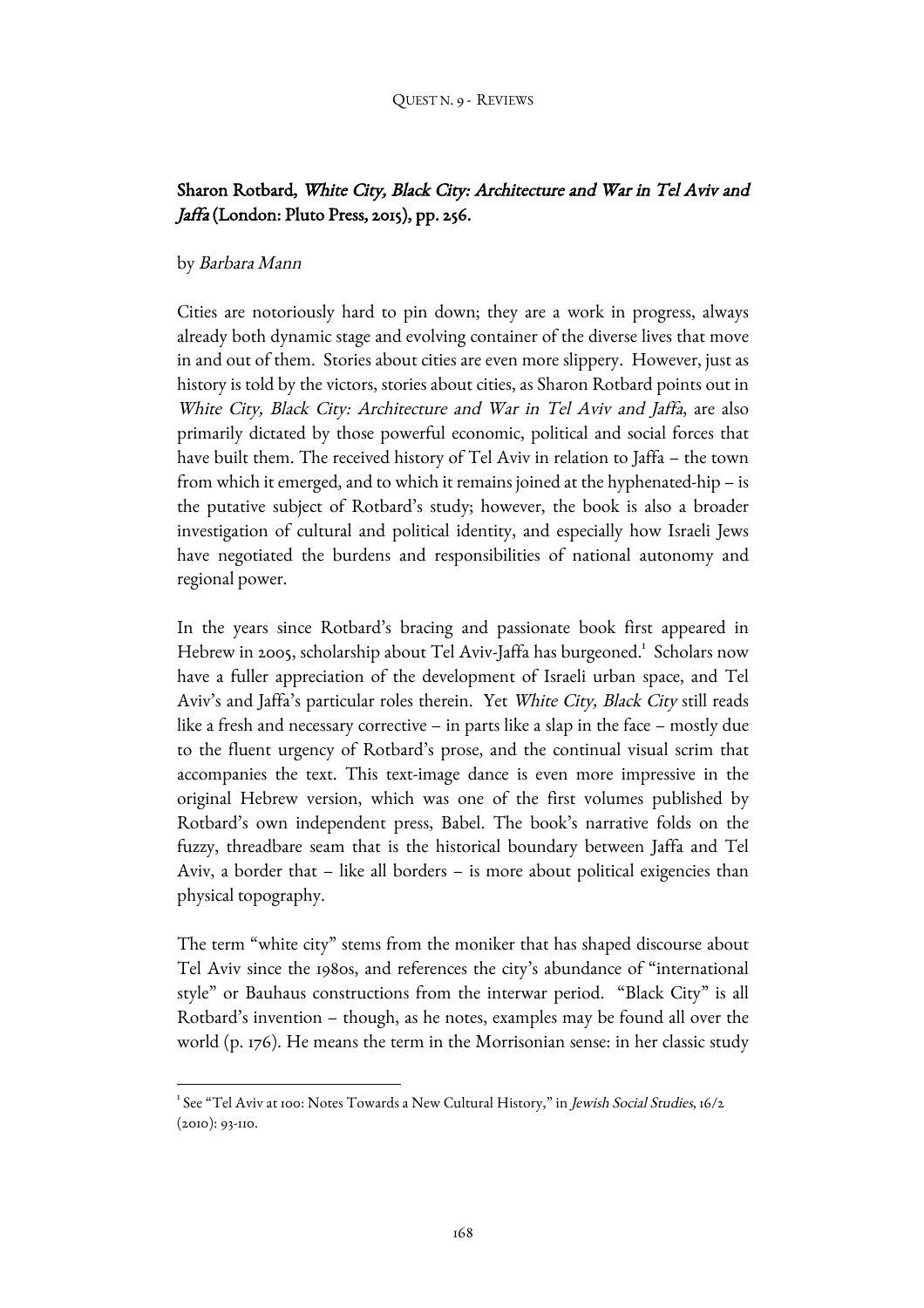#### Barbara Mann

of American literature, Playing in the Dark, Toni Morrison argues that it is only against [African-American] black, that [American] whiteness becomes visible; Herman Melville – especially, Moby Dick, with the elusive "whale's whiteness"  $-$  is her grand case study.<sup>2</sup> Rotbard's argument rests on a similar dynamic: beginning in 1909 or so, and moving through the interwar period, Tel Aviv is "born" (or grounds its origins story) as a ring of neighborhoods, essentially gated communities posing as new suburbs – a land grab on the part of a mixed group of Jewish immigrant investors, whose strategy effectively stymied Jaffa's own urban growth (p. 72 and following, 79-80). Tel Aviv is "born again," in the 1980s, with the stories with which Israeli architects began to explain the significance of the city's predominant early architectural style, variously tagged as "International" or Bauhaus. In both instances – "birth" and "rebirth" – Tel Aviv depended on a selective rendering of the facts (e.g. how many Jewish architects working in Palestine in the 1930s really studied at the Bauhaus school in Berlin), and – more profoundly – a particular version of Jaffa for its selfdefinition, even as it turned a blind eye to, and eventually destroyed, traces of the latter's physical existence, as well as its presence in historical memory:

"Much more than a physical location boxed in by calcified geographical frontiers, the Black City as a condition. And it is a condition which exists only in relation to the White City. Without it, the Black city is invisible; it is everything hidden by the long, dark shadow of the White City, everything Tel Aviv does not see and everything it does not want to see."3

With this historical blindspot, and with Jaffa's continuing gentrification, Tel Aviv has not only staged itself as Jaffa's opposite; it has also attempted to erase any evidence of this process. In Rotbard's view, the "white" version of the city's origins, which began to emerge in its professional (architectural/municipal/creative/business) classes in the mid-1980s, was eventually embraced by a citizenry longing for a "clean" version of its own beginnings. This version of Tel Aviv's progressive, liberal origins – its modernity – appealed to a Jewish-Israeli audience grown weary of the nightly television news' steady diet of Intifada. It gave them something good to believe in, and strengthened the notion of Tel Aviv as a "bubble," aloof towards the ongoing violence and political conflict ("the situation") that so powerfully shapes Israeli

 $\overline{a}$ 

 $^2$  On page 52, Rotbard references an interview with Morrison. See Toni Morrison, *Playing in the* Dark: Whiteness and the Literary Imagination (Cambridge: Harvard University Press, 1992). <sup>3</sup> White City, Black City, 66.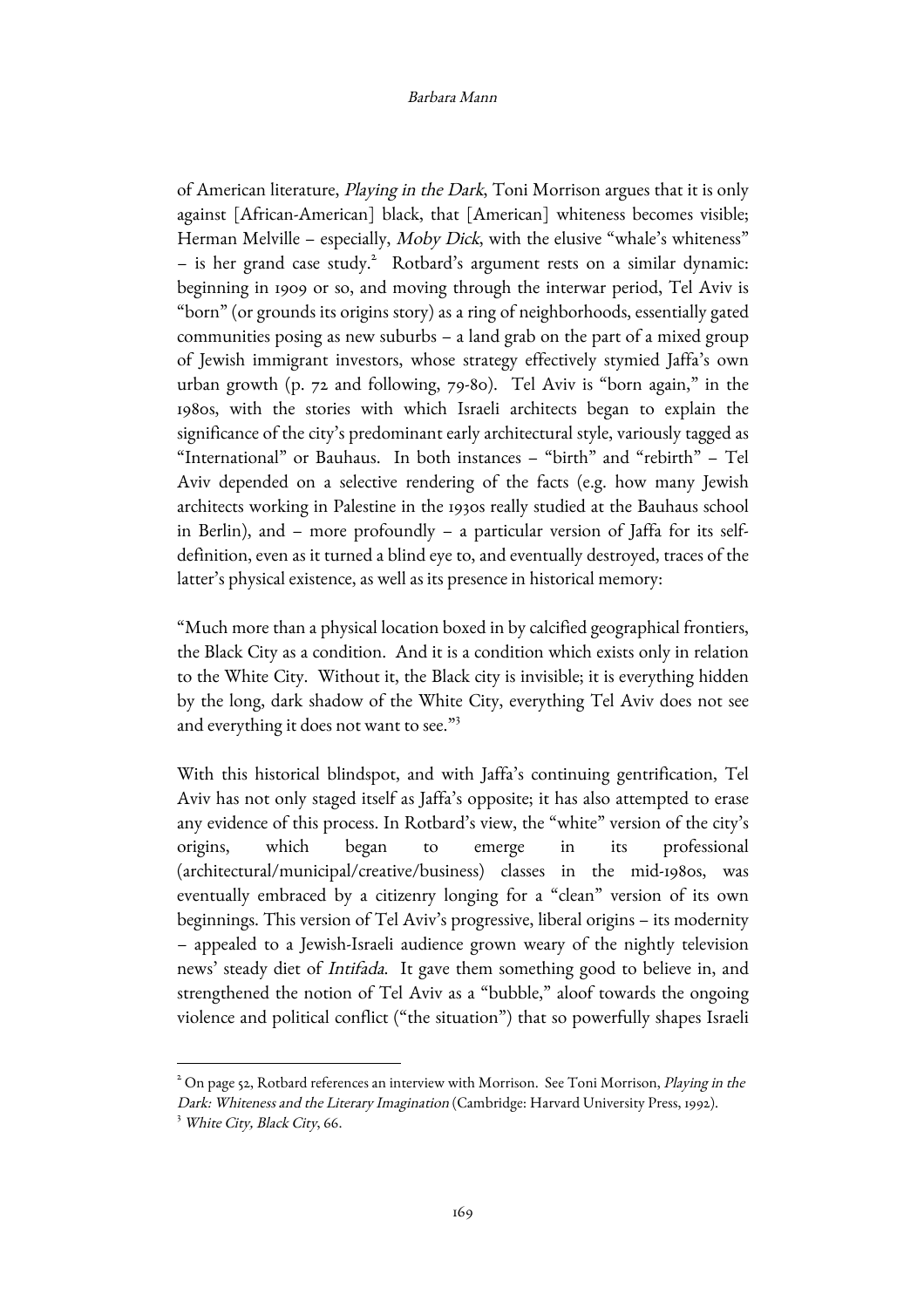life. This narrative reached an apex of sorts in 2003 when Tel Aviv was declared a UNESCO World Heritage Site, for its architectural distinctiveness and abundance of interwar structures, specifically – its "synthesis of…. the various trends of the Modern Movement in architecture and town planning in the early part of the 20th century".<sup>4</sup> There is, as Rotbard suggests, a direct line from the economic windfall of this award to the city's more recent emergence as a gayfriendly global destination. But before we jump to the present, it is worth lingering on that moment when Tel Aviv happened, and the meaning of its establishment precisely in relation to Europe.

Indeed, the abundance of interwar structures that connect Tel Aviv to its European past, also implicitly recalls the war's enormous physical destruction and diminishment of Eastern European Jewish life. While, as Rotbard claims "much more than a Zionist project or a Jewish project, Tel Aviv was a white, European project" (p. 142), these same Jewish entrepreneurs also viewed Europe as a negative space, whose broken promises of acculturation and political equity laid the foundation for national aspirations, including – but not only – Zionism. The utopianism of architecture as a tool of social engineering may also shape the enlightenment's darker side, but Jews have arguably stood on both sides of its dialectic, on both ends of power.

Rotbard himself implicitly raises the Shoah when he introduces the figure of Albert Speer, Hitler's architect, and the symbolic importance of ruins for a national tradition. Rotbard concludes: "there is no doubt that any building, of any form, is also, by default, a pattern of the destruction which may await it" (p. 131). One could extend this profound statement to the enterprise of Israeliness that seems to be at the center of this book (pp. 35-36). Is there something inherently, "organically" combustible about Jewish national autonomy?

In the years since Rotbard's book first appeared, groups such as Zochrot – in Tel Aviv-Jaffa and throughout Israel/Palestine – have addressed some of the historical and material *lacunae* he describes.<sup>5</sup> Raising public awareness through publications, public forums and artistic installations that draw attention to physical traces of pre-state Palestinian life in Jaffa and elsewhere, their actions also contextualize the contemporaneous efforts of community organizers in Tel Aviv-Jaffa to create solidarity among historically neglected neighborhoods and

 $\overline{a}$ 

<sup>4</sup> See Rotbard 2 and http://whc.unesco.org/archive/decrec03.htm#dec8-c-23.

<sup>&</sup>lt;sup>5</sup> For example, the recent *They say there is a land: Guidebook (S*edek/Pardes-Zochrot: Tel Aviv-Jaffa, 2012) [Hebrew-Arabic].